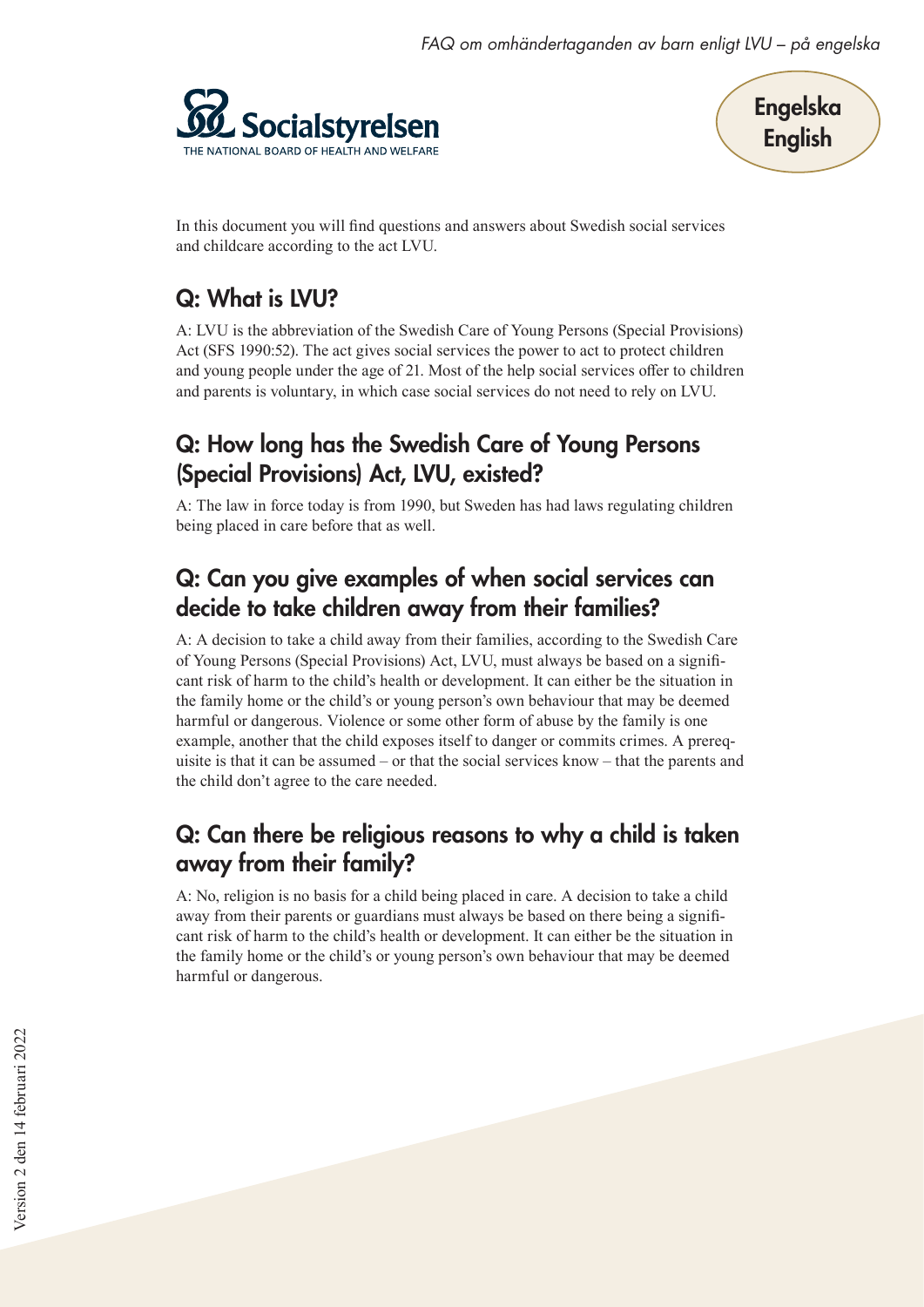### Q: Can parents who don't speak Swedish have an interpreter present when a child is taken away from their family?

A: Yes, like any other public agency in Sweden, social services must use an interpreter in contact with someone who doesn't speak Swedish. If required, related documents must also be translated.

### Q: What happens when social services decide to take a child away from their family? Are other public agencies involved?

A: It starts with social services somehow getting information about a child being harmed or at risk of being harmed. It is then the social services' job to investigate the child's need for support and protection. The aim is always to find a solution that is in the best interest of the child.

If the child needs urgent protection and the parents or guardians don't agree, social services can decide to take the child into immediate custody. The court will then decide whether the local social welfare committee's decision should be enforced. Social services have the option to ask the police for assistance when taking a child from their family, but only if necessary.

If the situation is not urgent, but social services still deem the child in need of compulsory care, the social services will apply to the court. The court will then decide whether there are grounds for care according to the Swedish Care of Young Persons (Special Provisions) Act, LVU.

### Q: What can parents do if their child is taken from them? Can they appeal? Is the decision to place a child in care irrevocable?

A: Yes, parents can appeal a decision of immediate compulsory care of their child. It is always a court that decides whether a child should be placed in care. The court's decision can be appealed by the parents.

Both the child and the parents or guardians are entitled to a public counsel, which means legal aid paid by the state. As soon as compulsory care no longer is needed, it must cease. The decision about immediate care shall be reviewed or reconsidered by the committee at least every six months.

### Q: Is there a risk that the child in care will be abused or even sold?

A: Swedish authorities would never sell a child. The risk for children placed in care to be abused by someone is – just like for other children – very small. All children placed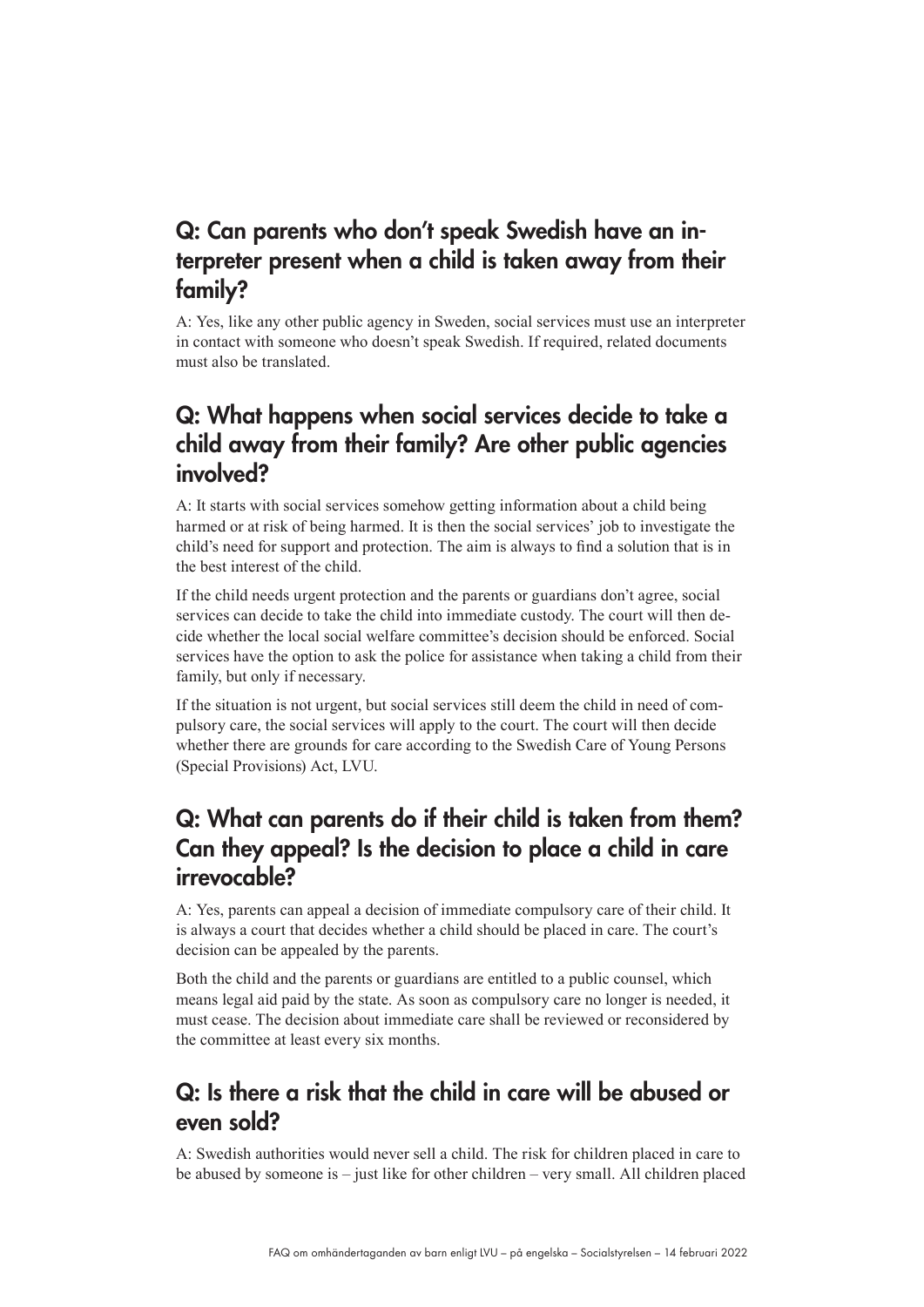in care shall be assigned their own social worker at the social services, who is responsible for following up on how the child is doing. Social services have an extensive responsibility to prevent all kinds of abuse from happening.

### Q: Which laws protect a child who has been placed in care? How is the placement monitored?

A: Social services are always responsible for the wellbeing of children placed in care. Potential foster homes are investigated by social services and residential care homes (HVBs) must be authorised by the Health and Social Care Inspectorate (IVO), the agency responsible for supervising social services, among other things.

Social services shall closely monitor the care of children placed in care. That includes talking to the child, visiting the child where she or he lives and talking to the foster home or the staff, as well as the child's guardians. As a minimum, the decision about compulsory care shall be reviewed or reconsidered by social services at least every six months. As soon as compulsory care is no longer needed, it must cease.

Swedish law states that anyone who is concerned about a child's welfare can make a so-called report of concern to social services. This includes children placed in care. People who regularly meet children and young people in their work have a special responsibility to report to social services. Staff in residential care homes (HVBs) who notice irregularities and risks in the care of children and young people are obliged to immediately report this to the person responsible for the institution.

### Q: How many children are placed in compulsory care every year in Sweden?

A: In 2020, 3,486 children were placed in compulsory care. That includes both children taken into immediate custody and other compulsory care under the Swedish Care of Young Persons (Special Provisions) Act, LVU.

### Q: Does the child have a right to be placed in a family of the same religion?

A: It is important that the child can keep in touch with their origin, language and culture. As a first resort, social services should investigate whether it's possible to place the child in the child's own network. Social services shall always focus on the best interest of the child. Social services have a responsibility to provide care that benefits the child's connection with family and people important to the child, as well as contact with the home environment.

### Q: Is there a rule that says the child should be placed in the same city as the family?

A: Social services should try to place the child near the home, so as not to disrupt contact with the home environment. The child should preferably be placed in the same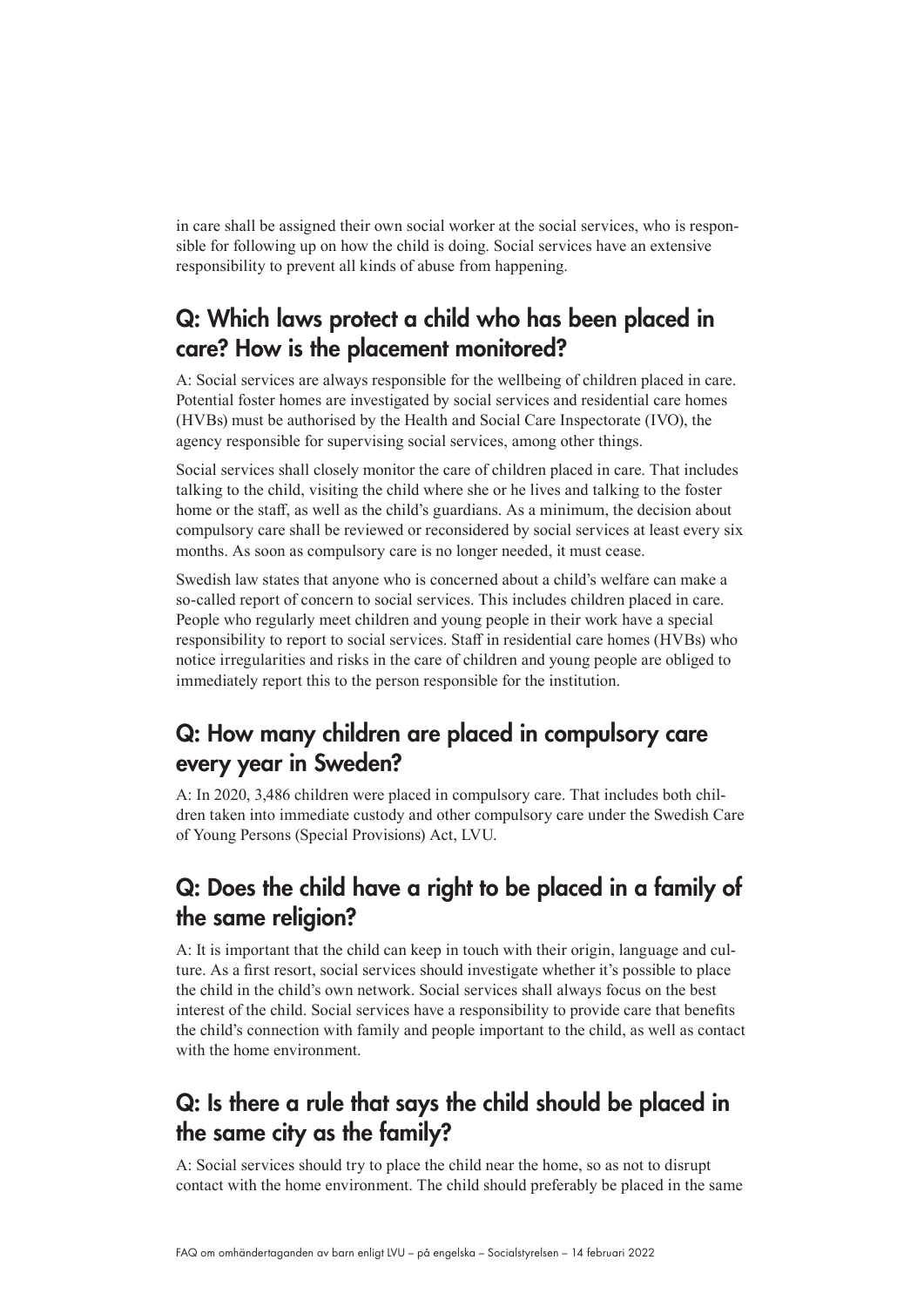municipality. But there are situations when it is not in the best interest of the child to be placed near the parents, for example if the child is placed in care because of abuse from the family.

### Q: What are the requirements for a foster home for children placed in care?

A: A foster home must be able to care for the child in a way that's safe, secure, appropriate and continuous. The foster home must also be able to meet the specific needs of the child. Social services investigate potential foster homes to make sure they meet the requirements. Social services shall also monitor the care closely.

### Q: How much does a foster home get paid?

A: How much a foster home gets paid is decided considering each child's need for care and the work that will entail for that particular foster home.

 National recommendations for compensation are published by the Swedish Association of Local Authorities and Regions (SKR), an organisation that represents and advocates local government.

### Q: When will the child be reunited with their family? Is the child involved in that decision?

A: As soon as compulsory care is no longer needed, it must cease. If the child still needs care, the placement can continue on a voluntary basis, based on the Social Services Act (2001:453). The aim is to reunite the child with their parents or guardians as soon as care is completed. The placement should not continue longer than necessary.

If there is a significant risk that the child's health or development will be harmed if she or he moves from a foster home, social services can decide that the child cannot move. Such a decision can only be taken if it is in the best interest of the child. The child always has the right to get relevant information and must be given a chance to have a say.

### Q: Can parents get help so that they can get their children back?

A: Social services shall offer guardians and parents of children placed in care advice, support and other help they might need. Parents can be offered help to get better at parenting, counselling, support in their parental role and support in their contact with the people who care for the child.